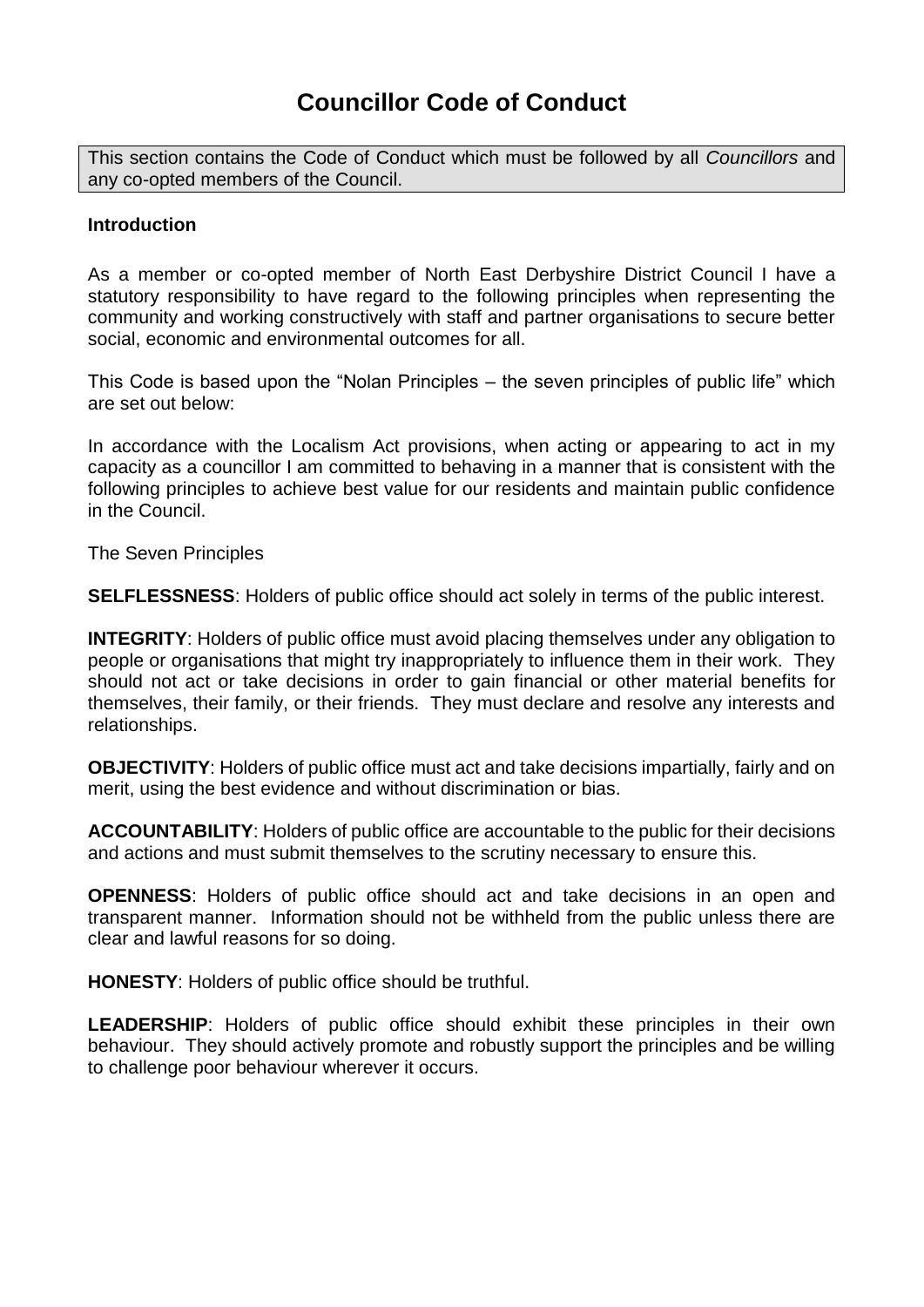## **General Conduct**

As a Member of North East Derbyshire District Council, I will ensure my conduct is in accordance with the statutory principles of this Code of Conduct by:

- Dealing with people, representations or enquires from residents, members of our communities and visitors fairly, appropriately and impartially.
- Behaving in accordance with the Council's legal obligations, alongside any requirements contained within North East Derbyshire District Council's policies, protocols and procedures, including on the use of the Authority's resources.
- Acting in accordance with the Council's ICT policies, ensuring that ICT resources are not used improperly and having regard to any applicable Local Authority Code of Publicity made under the Local Government Act 1986.
- Not allowing other pressures, including the financial interests of myself or others connected to me, to deter me from pursuing constituents' casework, the interests of North East Derbyshire District or the good governance of the Authority in a proper manner.
- Complying with the requirements of the Council's Protocol on Gifts and Hospitality by registering with the Monitoring Officer any item of hospitality that I receive of the value of £25 or more.
- Exercising independent judgement and not compromising my position by placing myself under obligations to outside individuals or organisations who might seek to influence the way I perform my duties as a member or co-opted member of my Authority.
- Listening to the interests of all parties, including relevant advice from statutory and other professional officers, taking all relevant information into consideration, remaining objective and making decisions on merit.
- Being accountable for my decisions and co-operating when scrutinised internally and externally, including by local residents.
- Contributing to making the Council's decision-making processes as open and transparent as possible. I will do this by allowing residents to access information they are entitled to by law, helping them to understand the reasoning behind the decisions taken and enabling them to be informed when holding me and other members to account.
- Restricting access to information when the wider public interest or the law requires it.
- Valuing my colleagues and staff and engaging with them in an appropriate manner and one that underpins the mutual respect between us that is essential to good local government.
- Always treating people with respect, including the organisations and public I engage with and those I work alongside.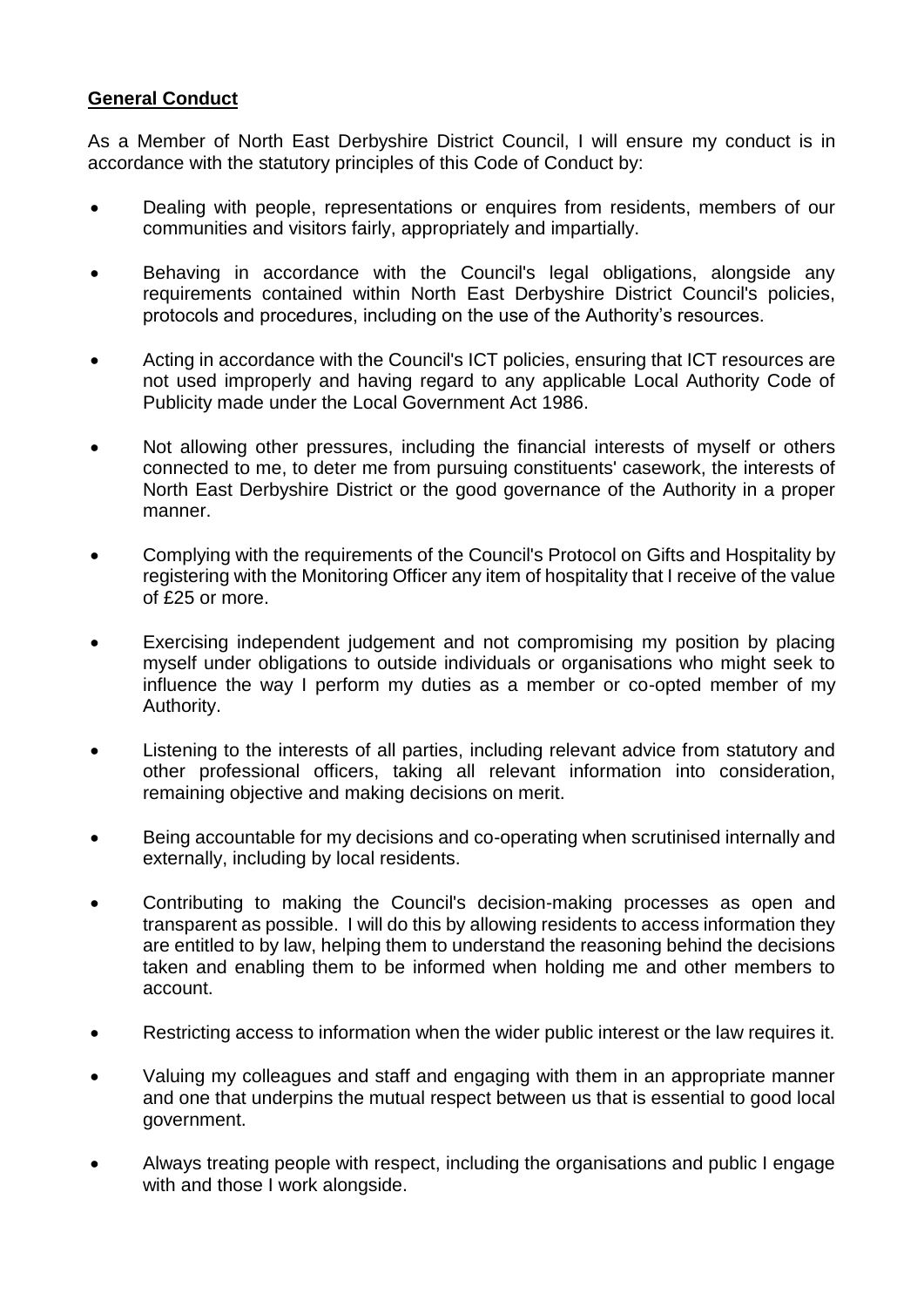- Providing leadership through behaving in accordance with these principles when championing the interests of the community, with other organisations, as well as within this Authority.
- Promoting equality by not discriminating against any person and by treating people with respect, regardless of their race, age, religion, gender, sexual orientation of disability
- Promote and support high standards of conduct when serving in your public post, in particular as characterised by the above requirement, by leadership and example.
- Acting in accordance with the requirements set out in the Social Media Guidance for Councillors.
- Must be clear when communicating with the media or speaking in public that you do not give the impression you are acting in an official capacity when you are acting in a personal capacity.
- Report a safeguarding issue to the appropriate authority

## **Training**

You must attend the essential training set out in **Appendix A** and any other training the Council may deem is required from time to time.

You must attend the training detailed above as soon as reasonably practicable:

- (a) after your election; and
- (b) after your re-election;
- (c) after your appointment to a relevant Committee or Sub-Committee; and
- (d) as required after changes in legislation, policy or procedure affecting the relevant Committee or Sub-Committee outlined above; and/or
- (e) as frequently as set out in Appendix A

You must attend training if you are instructed to do so by a Standards Hearing Sub-Committee. If you fail to do so after 3 months or having been offered training on two occasions the fact of your failure will be reported to the Committee.

### **Pre determination or bias**

Where you have been involved in campaigning in your political role on an issue which does not impact on your personal and/or professional life you should not be prohibited from participating in a decision in your political role as Member, however **do not** place yourself under any financial or other obligation to outside individuals or organisations that might seek to influence you in the performance of your official duties.

When making a decision, **do** consider the matter with an open mind and on the contents before the meeting at which the decision is to be taken. When reaching decisions on any matter you must have regard to any relevant advice provided to you by:

(a) your Authority's Chief Finance Officer; or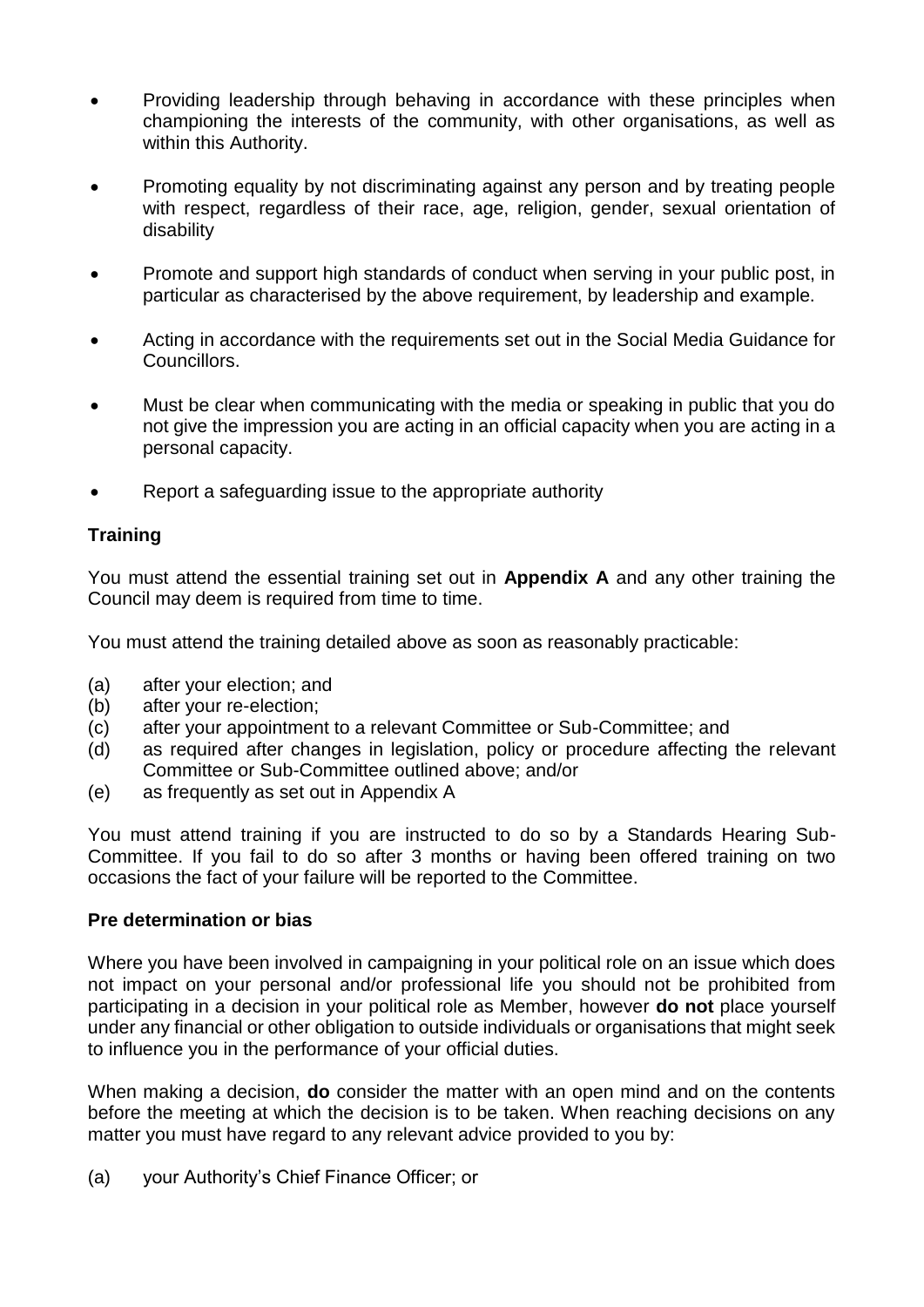(b) the Monitoring Officer, where that officer is acting pursuant to his or her statutory duties.

#### **Members Interests**

As a public figure, your public role, may, at times, overlap with your personal and/or professional life and interests, however, when performing your public role as a member, **do**  act solely in terms of the public interest and **do not** act in a manner to gain financial or other material benefits for yourself, your family, your friends, your employer or in relation to your business interests

**Disclosable Pecuniary Interests** (under the Localism Act 2011 and the Relevant Authorities (Disclosable Pecuniary Interest) Regulations 2012)

The Regulations detailing the precise nature and circumstances where a specified pecuniary interest must be disclosed are set out in **Appendix B** of this Code.

*1 Notification of disclosable pecuniary interests*

#### **You must**

- (a) Within 28 days of taking office as a Councillor or co-opted member, notify the Monitoring Officer of any 'disclosable pecuniary interests'
- (a) Ensure that your register of interest is kept up to date and notify the monitoring officer in writing with 28 days of becoming aware of any changes in respect of your disclosable pecuniary interest.
- (c) Make verbal declarations of the existence and nature of any Disclosable Pecuniary Interest at any meeting you are present which affects or relates to the subject matter of that interest is under consideration, or before the consideration of the item or as soon as the interest becomes apparent.

A 'disclosable pecuniary interest' is an interest of yourself or your partner (which means spouse or civil partner, a person with whom you are living as husband or wife, or a person with whom you are living as if you are civil partners) within the following descriptions:

('M' means you and 'relevant person' means you and your partner, as above)

#### *2 Register of interests*

Any interests notified to the Monitoring Officer will be included in the register of interests. A copy of the register will be available for public inspection and will be published on the authority's website.

#### *3 Sensitive interests*

Where you consider that disclosure of the details of a disclosable pecuniary interest could lead to you, or a person connected with you, being subject to violence or intimidation, and the Monitoring Officer agrees, if the interest is entered on the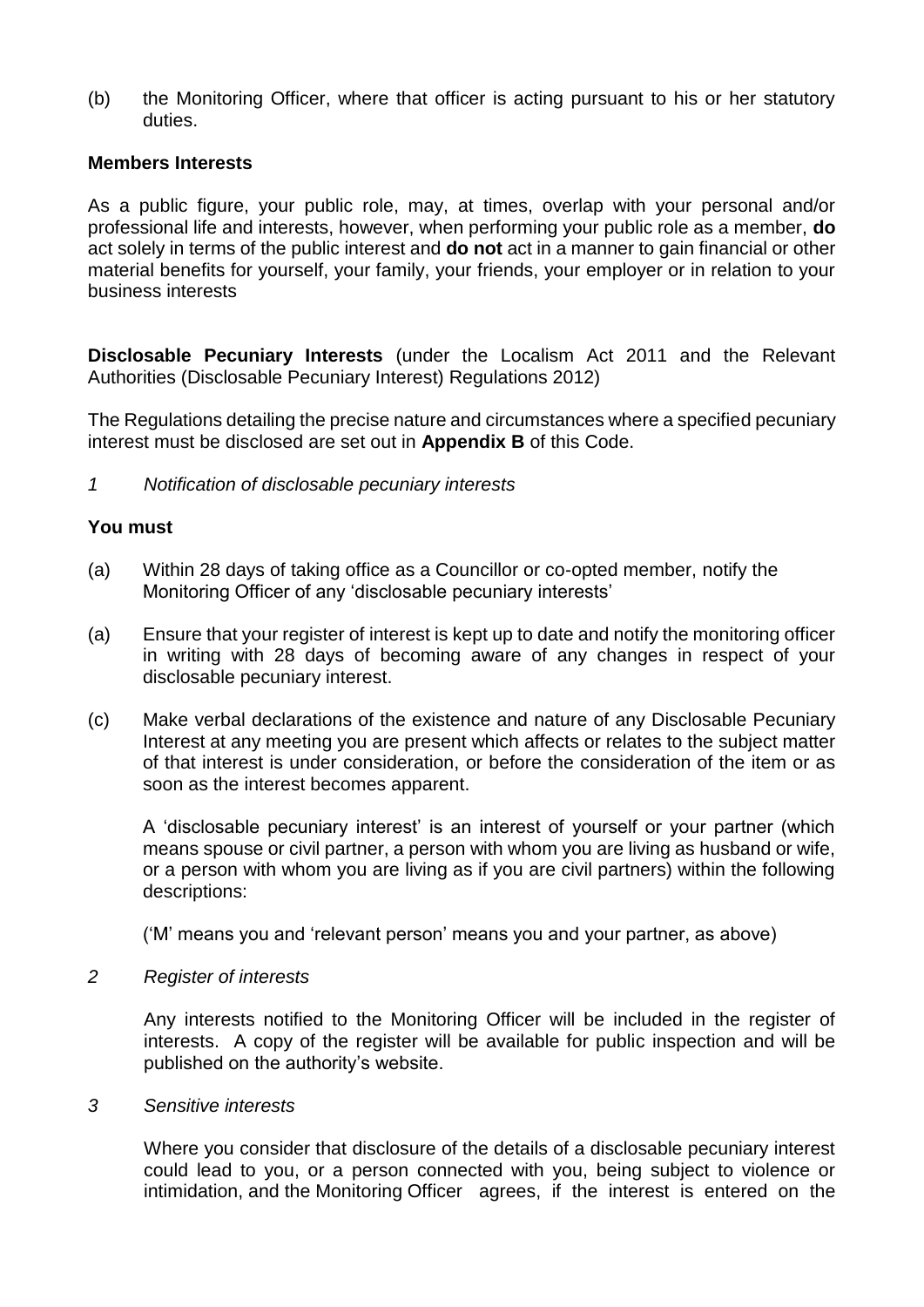register, copies of the register that are made available for inspection and any published version of the register will exclude details of the interest, but may state that you have a disclosable pecuniary interest, the details of which are withheld under Section 32(2).

### *4 Non participation in case of disclosable pecuniary interest*

- (a) If you are present at a meeting of the authority, or any committee, subcommittee, joint committee or joint sub-committee of the authority and you have a disclosable pecuniary interest in any matter to be considered or being considered at the meeting,
	- You may not participate in any discussion of the matter at the meeting.
	- You may not participate in any vote taken on the matter at the meeting.
	- If the interest is not registered, you must disclose the interest to the meeting.
	- If the interest is not registered and is not the subject of a pending notification, you must notify the Monitoring Officer of the interest within 28 days.

Note: In addition, Procedure Rule 18A.1 requires you to leave the room where the meeting is held while any discussion or voting takes place.

(b) Where an executive member may discharge a function alone and becomes aware of a disclosable pecuniary interest in a matter being dealt with or to be dealt with by her/him, the member must notify the Monitoring Officer of the interest and must not take any steps or further steps in the matter.

#### *5 Dispensations*

The authority may grant you a dispensation to enable you to participate and vote on a matter in which you have a disclosable pecuniary interest.

Requests for dispensation must be made, in writing to the Monitoring Officer, on one of the following grounds:

- That so many members of the decision-making body have disclosable pecuniary interests in a matter that it would impede the transaction of the business.
- That, without the dispensation, the representation of different political groups on the body transacting the business would be so upset as to alter the likely outcome of any vote on the matter.
- That the Authority considers that the dispensation is in the interests of persons living in the Authority's area;
- That, without a dispensation, no member of the Cabinet would be able to participate in the matter; or
- That the Authority considers that it is otherwise appropriate to grant a dispensation.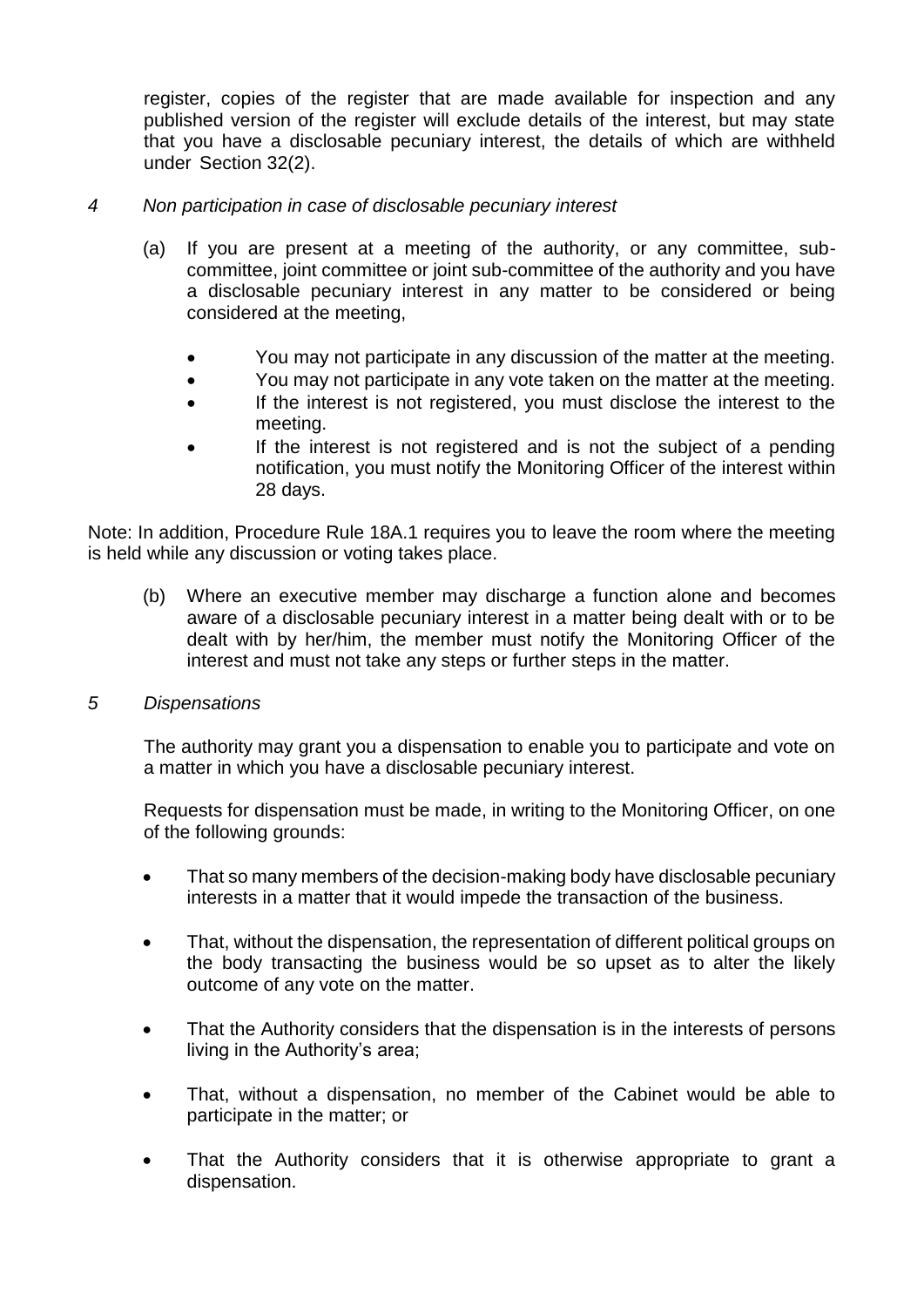### *6 Offences*

It is a criminal offence to:

- Fail to notify the Monitoring Officer of any disclosable pecuniary interest within 28 days of election.
- Fail to disclose a disclosable pecuniary interest at a meeting if it is not on the register.
- Fail to notify the Monitoring Officer within 28 days of a disclosable pecuniary interest that is not on the register that you have disclosed to a meeting.
- Participate in any discussion or vote on a matter in which you have a disclosable pecuniary interest.
- As an executive member discharging a function acting alone, and having a disclosable pecuniary interest in such a matter, failing to notify the Monitoring Officer within 28 days of the interest.
- Knowingly or recklessly providing information that is false or misleading in notifying the Monitoring Officer of a disclosable pecuniary interest or in disclosing such an interest to a meeting.

The criminal penalties available to a court are to impose a fine not exceeding level five on the standard scale and disqualification from being a councillor for up to five years.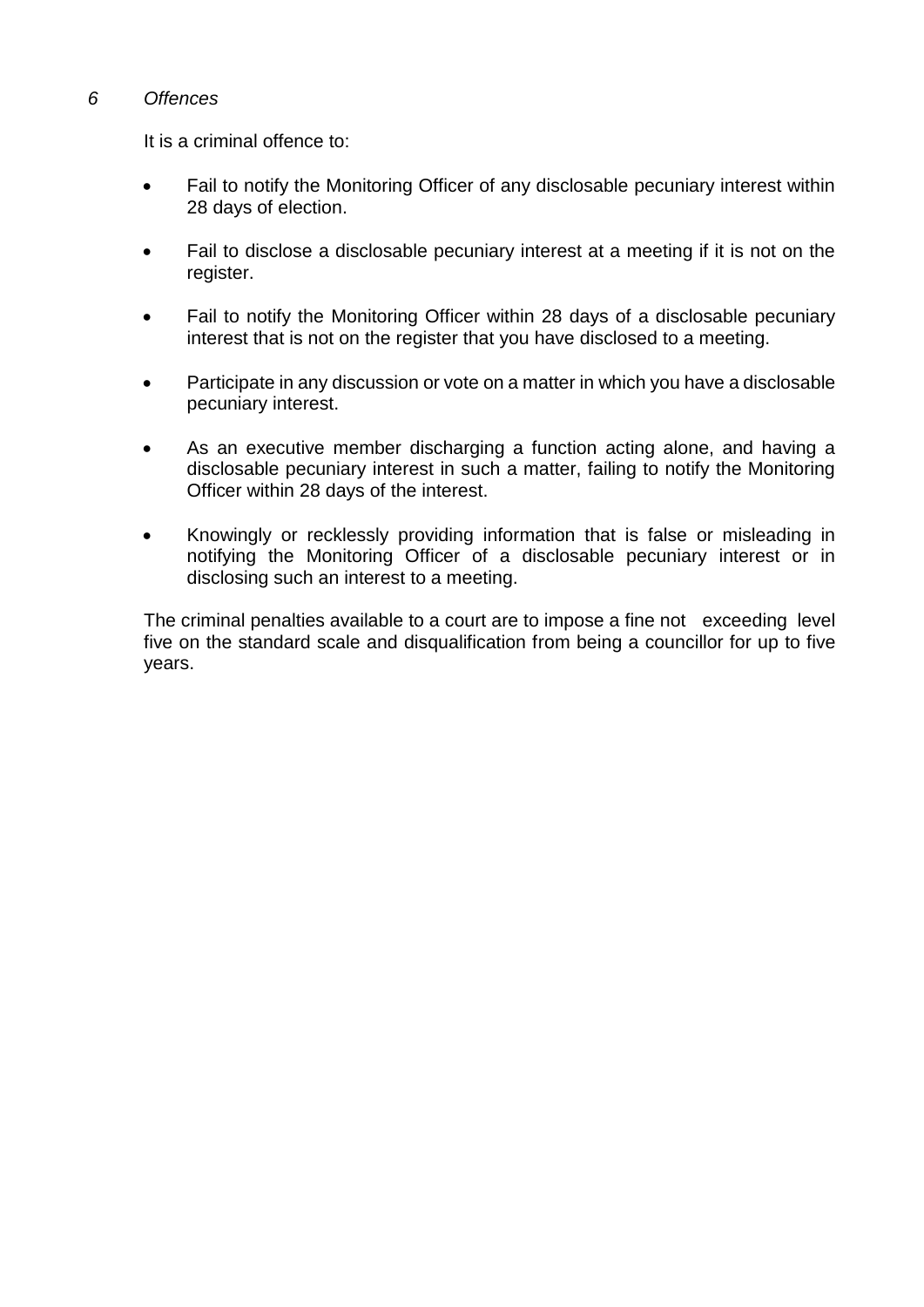## **Other Interests**

### *7 Notification of interests*

You must, within 28 days of this Code being adopted by or applied to your authority; or within 28 days of your election or appointment to office (where that is later):

- (a) notify the Monitoring Officer in writing of the details of your other interests, where they fall within the following descriptions, for inclusion in the register of interests.
- (b) You have an other interest in any business of your authority where
	- $(i)$  it relates to or is likely to affect—
		- (aa) any body of which you are a member or in a position of general control or management and to which you are appointed or nominated by your authority;
		- (bb) any body:-
		- (i) exercising functions of a public nature;
		- (ii) directed to charitable purposes; or
		- (iii) one of whose principal purposes includes the influence of public opinion or policy (including any political party or trade union), of which you are a member or in a position of general control or management;
- (c) You also have an other interest in any business of your authority:
	- (i) where a decision in relation to that business might reasonably be regarded as affecting your well-being or financial position or the well-being or financial position of a *relevant person* to a greater extent than the majority of other council tax payers, ratepayers or inhabitants of the electoral division or ward, as the case may be, affected by the decision, or
	- (ii) it relates to or is likely to affect any of the interests you have registered as a disclosable pecuniary interest.
- (d) In sub-paragraph 7(c)(i), a *relevant person* is:
	- (i) a member of your family or any person with whom you have a close association; or
	- (ii) any person or body who employs or has appointed such persons, any firm in which they are a partner, or any company of which they are directors;
	- (iii) any person or body in whom such persons have a beneficial interest in a class of securities exceeding the nominal value of £25,000; or
	- (iv) any body of a type described in paragraphs 7(b)(i)(aa) or (bb).
- (e) You must, within 28 days of becoming aware of any new interest or change to any interest registered under paragraph 7(a), or as a disclosable pecuniary interest notify the Monitoring Officer of the details of that new interest or change.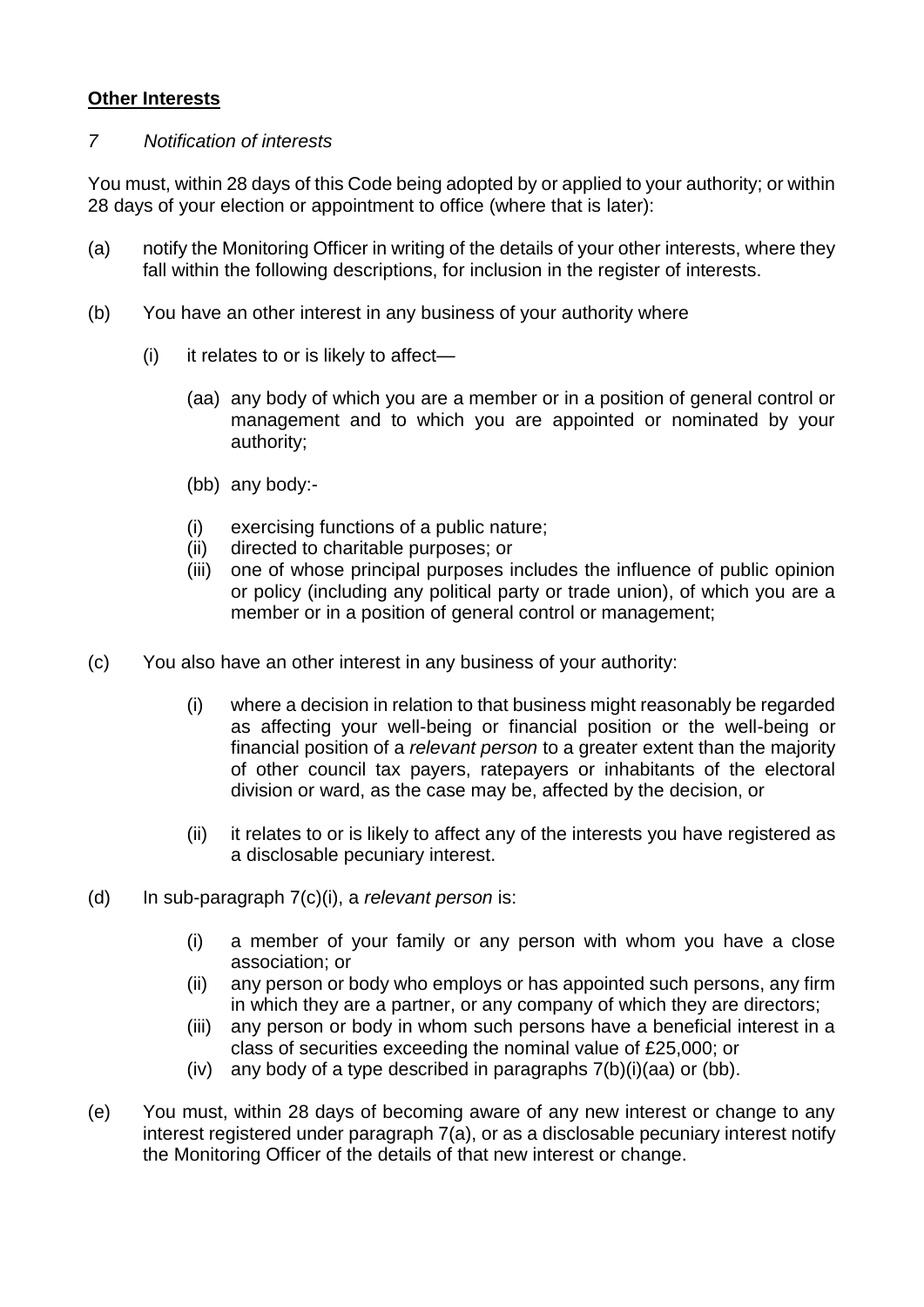## **Licences**

You must within 28 days of your election or appointment to office (where that is later), notify the Monitoring Officer in writing of the details of any licences held by yourself or your partner such as any premises, hackney carriage, private hire vehicle or similar related licences which you or their spouses hold from the Council or from other local authorities.

## *8 Disclosure of interests*

- (a) Subject to sub-paragraphs 7(b) and (c), where you have an other interest in any business of your authority, and where you are aware or ought reasonably to be aware of the existence of the other interest, and you attend a meeting of your authority at which the business is considered, you must disclose to that meeting the existence and nature of that interest at the commencement of that consideration, or when the interest becomes apparent, where it is not on your register of interests.
- (b) Where you have an other interest but, by virtue of paragraph 10, sensitive information relating to it is not registered in your authority's register of members' interests, you must indicate to the meeting that you have an other interest, but need not disclose the sensitive information to the meeting.

## *9 Register of interests*

Any interests notified to the Monitoring Officer will be included in the register of interests. A copy of the register will be available for public inspection and will be published on the authority's website.

### *10 Sensitive interests*

Where you consider that disclosure of the details of an interest could lead to you, or a person connected with you, being subject to violence or intimidation, and the Monitoring Officer agrees, if the interest is entered on the register, copies of the register that are made available for inspection and any published version of the register will exclude details of the interest, but may state that you have an interest, the details of which are withheld.

### *11 Non participation in case of significant other interest*

- (a) Where you have an other interest in any business of your authority you also have a significant other interest in that business where the interest is one which a member of the public with knowledge of the relevant facts would reasonably regard as so significant that it is likely to prejudice your judgement of the public interest and where that business:
	- (i) affects your financial position or the financial position of a person or body described in paragraphs 7(d); or
	- (ii) relates to the determining of any approval, consent, licence, permission or registration in relation to you or any person or body described in paragraph 7(d).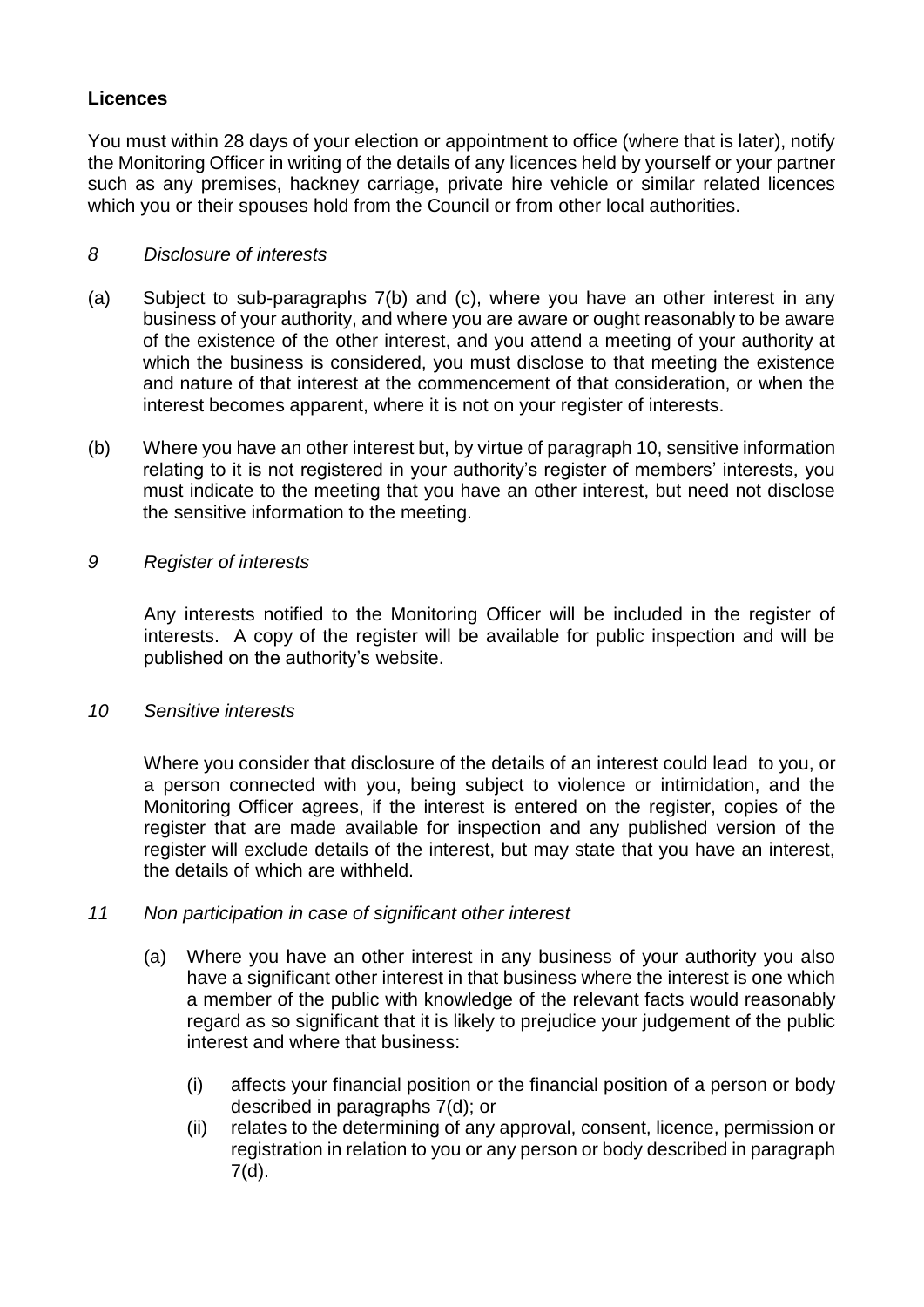- (b) Subject to paragraph 11(c) and (d), where you have a significant other interest in any business of your authority:
	- (i) You may not participate in any discussion of the matter at the meeting.
	- (ii) You may not participate in any vote taken on the matter at the meeting.
		- If the interest is not registered, you must disclose the interest to the meeting.
		- If the interest is not registered and is not the subject of a pending notification, you must notify the Monitoring Officer of the interest within 28 days.

Note: In addition Procedure Rule 18 requires you to leave the room where the meeting is held while any discussion or voting takes place.

- (c) Where you have a significant other interest in any business of your authority, you may attend a meeting but only for the purpose of making representations, answering questions or giving evidence relating to the business, provided that the public are also allowed to attend the meeting for the same purpose, whether under a statutory right or otherwise and you leave the room where the meeting is held immediately after making representations, answering questions or giving evidence.
- (d) Where your significant other interest arises as the result of your nomination to a body by the Council and following declaration of the interest you may stay to present the report and answer questions provided that:-
	- You have stated your intention to remain in the Chamber at the time of making your declaration.
	- Your contribution is limited to presenting the report and answering any questions.
	- You do not become involved in the debate.
	- You do not attempt to move a motion
	- You leave the Chamber before a vote is taken.
- (e) Subject to you disclosing the interest at the meeting, you may attend a meeting and vote on a matter where you have a significant other interest that relates to the functions of your authority in respect of:-
	- (i) housing, where you are a tenant of your authority provided that those functions do not relate particularly to your tenancy or lease;
	- (ii) school meals or school transport and travelling expenses, where you are a parent or guardian of a child in full time education, or are a parent governor of a school, unless it relates particularly to the school which the child attends;
	- (iii) statutory sick pay under Part XI of the Social Security Contributions and Benefits Act 1992, where you are in receipt of, or are entitled to the receipt of, such pay;
	- (iv) an allowance, payment or indemnity given to members;
	- (v) any ceremonial honour given to members; and
	- (vi) setting Council Tax or a precept under the Local Government Finance Act 1992.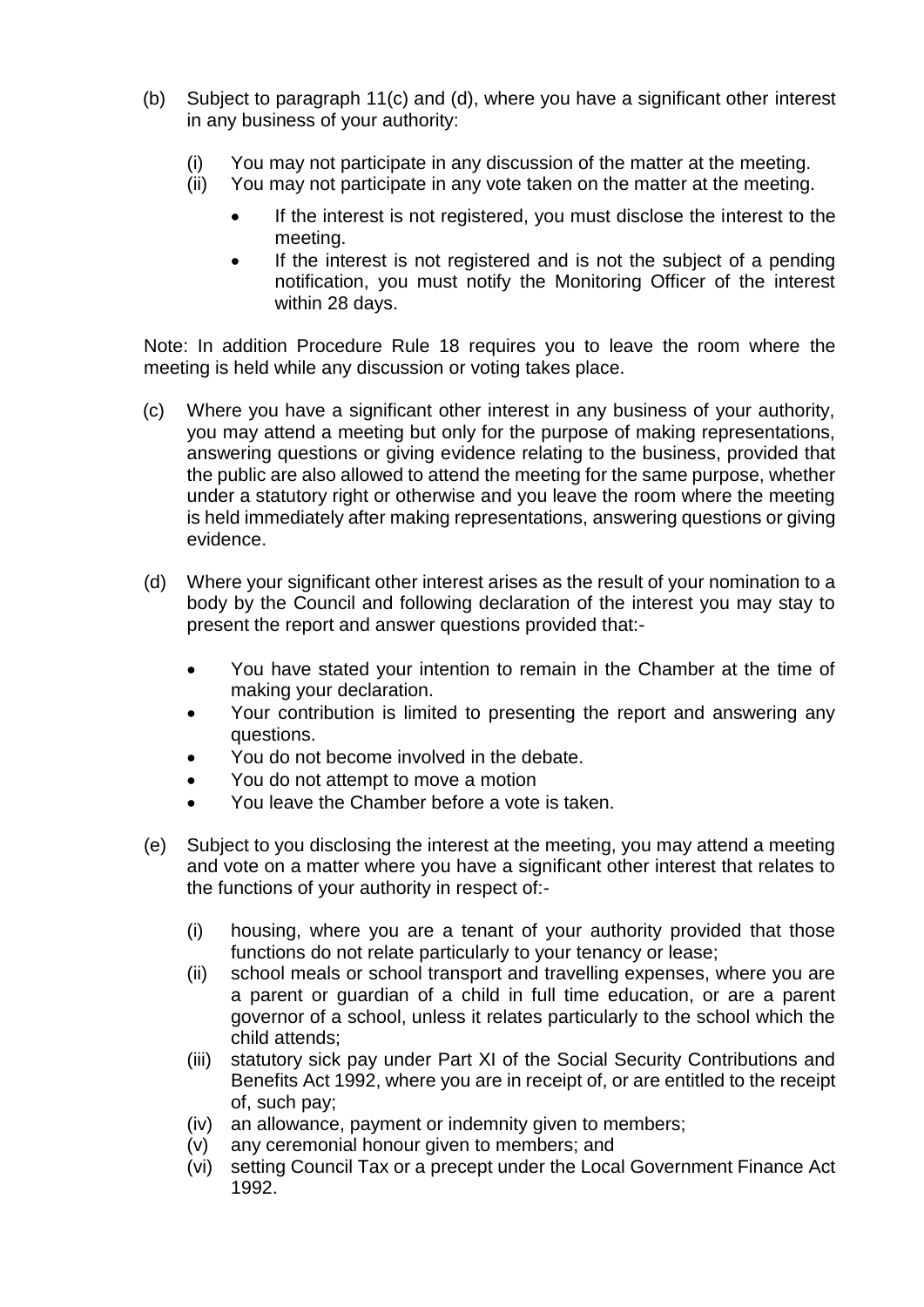#### *12 Interests arising in relation to scrutiny committees*

In any business before a scrutiny committee of your authority (or of a sub-committee of such a committee) where:-

- (a) that business relates to a decision made (whether implemented or not) or action taken by the executive or another of your authority's committees, subcommittees, joint committees or joint sub-committees; and
- (b) at the time the decision was made or action was taken, you were a member of the executive, committee, sub-committee, joint committee or joint subcommittee mentioned in paragraph (a) and you were present when that decision was made or action was taken,

You may only attend a meeting of the scrutiny committee for the purpose of answering questions or giving evidence relating to the business, and you must leave the room where the meeting is held immediately after making representations, answering questions or giving evidence.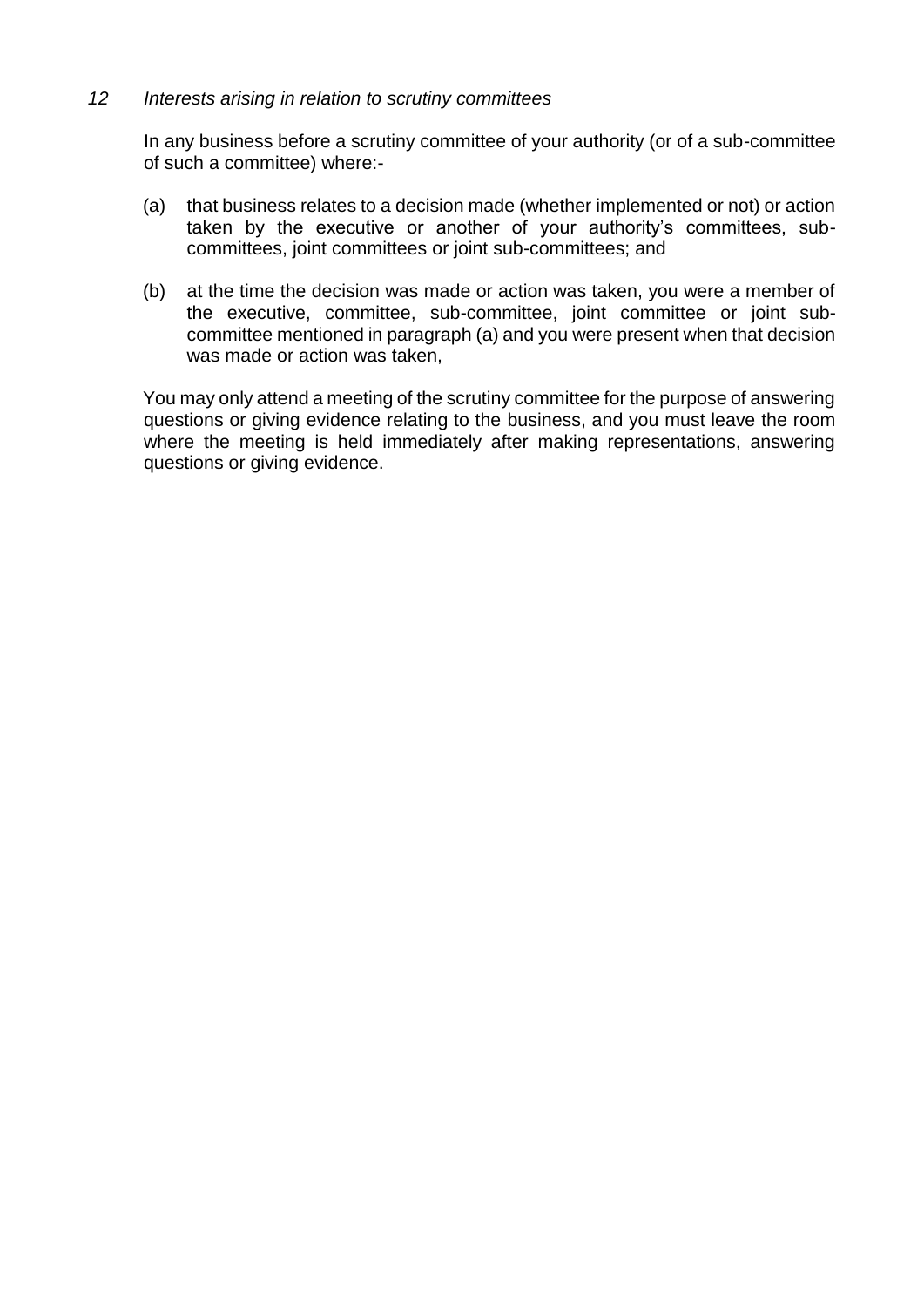# *Essential Training*

| Training                                                                                                          | Scope                                                                                                                                                                                                                                                                                                                                                                                                                                                                                                                                                                                                                          | Frequency                                                                                                                                 |
|-------------------------------------------------------------------------------------------------------------------|--------------------------------------------------------------------------------------------------------------------------------------------------------------------------------------------------------------------------------------------------------------------------------------------------------------------------------------------------------------------------------------------------------------------------------------------------------------------------------------------------------------------------------------------------------------------------------------------------------------------------------|-------------------------------------------------------------------------------------------------------------------------------------------|
| Planning<br>Committee                                                                                             | Planning legislation and case law. Local<br>Plan policies. Procedures. Role on<br>Planning Committee.<br>Role of a Member of Local Planning<br>Authority<br><b>Planning Code of Good Practice</b><br>Relationship to Members' Code of Conduct<br>Development proposals and Interests<br>under Members' Code of Conduct<br>Fettering Discretion in the Planning<br><b>Process</b><br>Lobbying of and by Councillors<br>Contact with applicants, developers and<br>objectors<br>Role of Officers<br><b>Decision Making</b><br><b>Public Speaking at Meetings</b><br><b>Site Visits</b><br>How to determine Planning Applications | Prior to sitting on<br><b>Planning Committee</b><br>minimum of every<br>two years. Refresher<br>training may be given<br>more frequently. |
| Licensing<br>Committee<br>and its Sub-<br>Committees                                                              | Licensing legislation, policies and<br>procedures relevant to the remit of the<br>Committee and its Sub-Committees.<br>General Principles of each Act<br><b>Role of Members</b><br><b>Ward Member Role</b><br><b>Licensing Objectives</b><br><b>Determining Licensing Applications</b>                                                                                                                                                                                                                                                                                                                                         | Prior to sitting on the<br>Committee or its<br><b>Sub- Committees</b><br>minimum of every12<br>months.                                    |
| Joint<br>Employment<br>and Appeals<br>Committee<br>and its Sub-<br>Committees<br>Employee<br>Appeals<br>Committee | Recruitment and selection.<br>HR Legislation, policies and practice within<br>the remit of the Committee and its Sub-<br>Committee                                                                                                                                                                                                                                                                                                                                                                                                                                                                                             | Prior to sitting on the<br>Committee or its<br><b>Sub-Committee</b><br>occasional refresher<br>training may be<br>given.                  |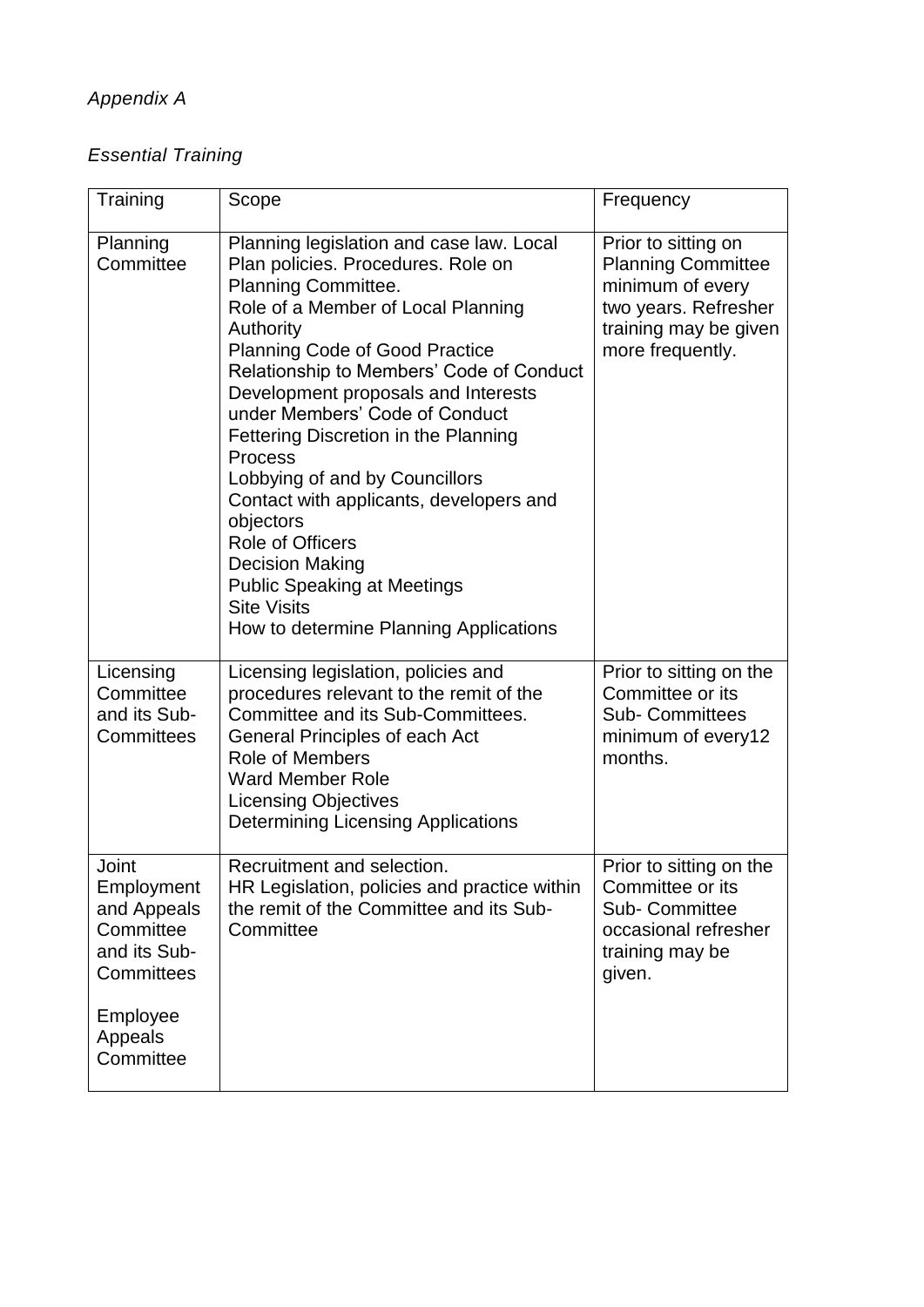| <b>Standards</b><br>And its Sub-<br>Committees       | Legislation, case law, policies and<br>procedures relevant to the remit of the<br><b>Committee and its Sub-Committees</b>                                                                                                                                                                                                                                                                                                                                            | Prior to sitting on the<br>Committee or its<br><b>Sub- Committees</b><br>minimum of every<br>four years. |
|------------------------------------------------------|----------------------------------------------------------------------------------------------------------------------------------------------------------------------------------------------------------------------------------------------------------------------------------------------------------------------------------------------------------------------------------------------------------------------------------------------------------------------|----------------------------------------------------------------------------------------------------------|
| Code of<br>Conduct /<br><b>Ethical</b><br>Governance | Understanding of the Members' Code of<br>Conduct and the governance of the<br>Council.<br>Responsibilities and role as a Councillor.<br><b>Outline of Constitution</b><br>Promoting and maintaining high standards<br>of conduct by Members<br>Code of Conduct (including Gifts and<br>Hospitality)<br>The Register of Interests<br>Protocols<br>Guidance<br><b>Dispensations</b><br>Political Publicity – rules<br><b>Data Protection</b><br>Freedom of Information | At the point of<br>election and on<br>subsequent re-<br>election(s)                                      |
| <b>Equalities</b><br>and Diversity                   | To tackle discrimination and social<br>exclusion, promote equality of opportunity<br>and foster good relations between all.                                                                                                                                                                                                                                                                                                                                          | After each election                                                                                      |
| Safeguarding                                         | To provide guidance and advice to elected<br>Members on;<br>roles and responsibilities in relation to<br>safeguarding children and vulnerable<br>adults and<br>how Members should raise any<br>$\bullet$<br>concerns and receive assurance about<br>children and adults who may be at risk                                                                                                                                                                           | Every 2 years.                                                                                           |
| Lone Worker                                          | Ensuring Members keep themselves safe                                                                                                                                                                                                                                                                                                                                                                                                                                | After election or re-<br>election. Refresher<br>(online) annually.                                       |
| Fraud<br>Awareness                                   | To raise awareness of where fraud may<br>occur in District Councils and what actions<br>should be taken.                                                                                                                                                                                                                                                                                                                                                             | After each election<br>and bi-annually<br>thereafter                                                     |
| Chairperson<br>(if appointed<br>as a Chair)          | To ensure that Members appointed to<br>Chairmanships have the required<br>knowledge, skills and attributes needed to<br>become an effective Chairman.                                                                                                                                                                                                                                                                                                                | Following initial<br>appointment to<br>position and subject<br>to previous training<br>or experience.    |
| Audit<br>Committee /<br><b>Budget</b>                | <b>Understanding of Local Government</b><br><b>Finances</b>                                                                                                                                                                                                                                                                                                                                                                                                          | Prior to sitting on the<br>Committee or its<br><b>Sub- Committees</b>                                    |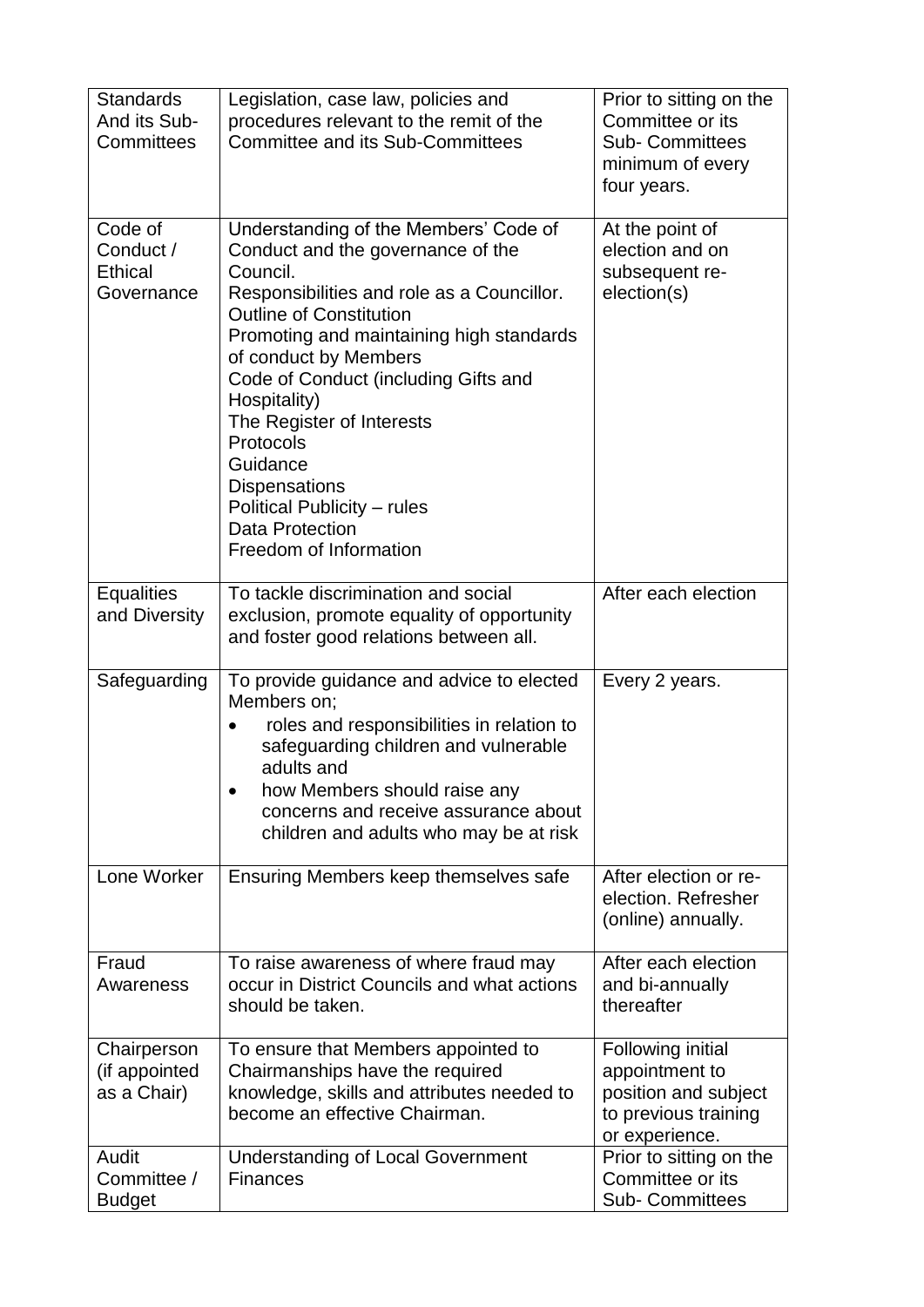| Scrutiny  | Legislation, case law, policies and     | minimum of every |
|-----------|-----------------------------------------|------------------|
| Committee | procedures relevant to the remit of the | four years.      |
|           | Committee and its Sub-Committees        |                  |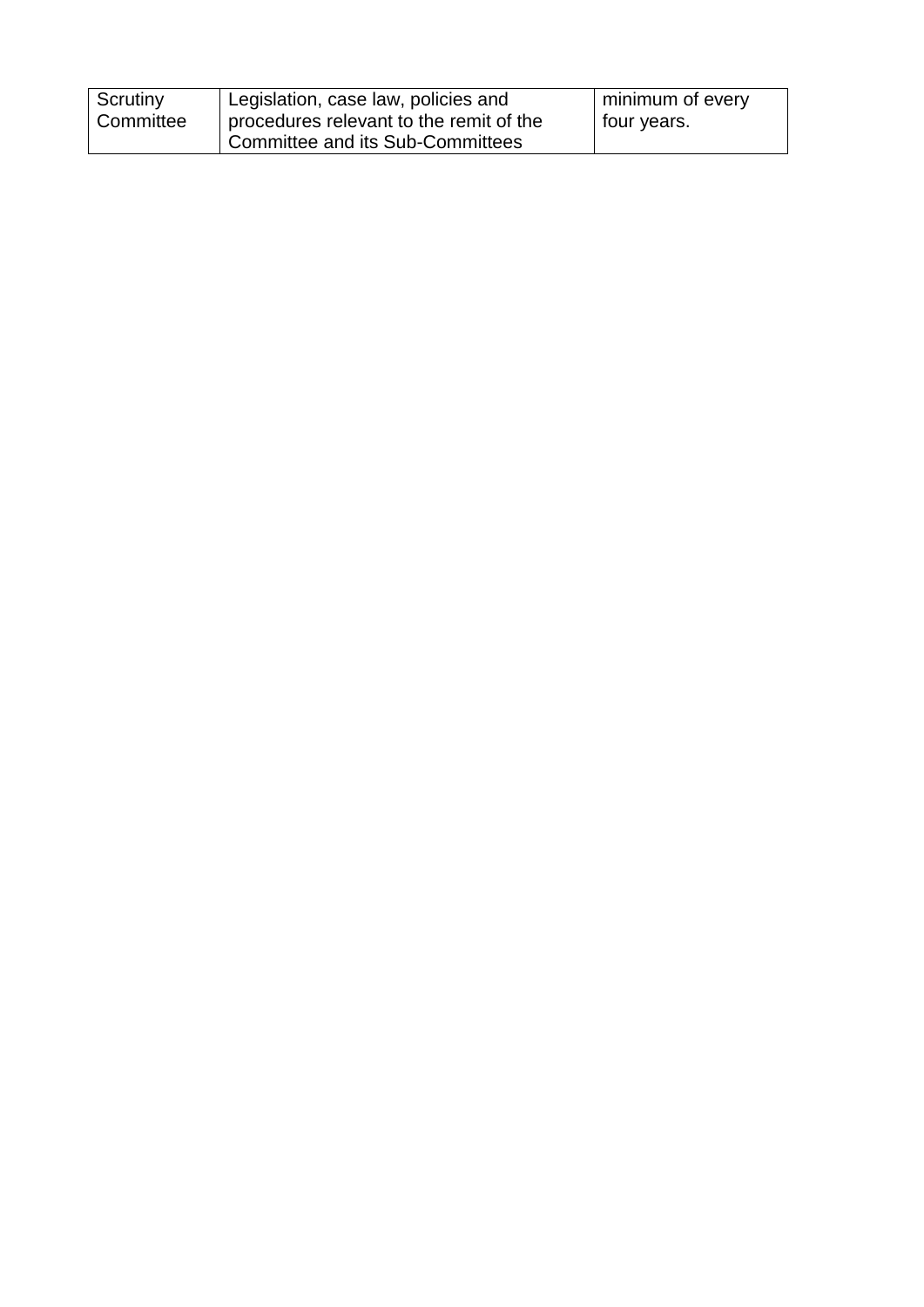# **Appendix B – Disclosable Pecuniary Interest**

This note explains the requirements of the Localism Act 2011 (Sections 29-34) and The Relevant Authorities (Disclosable Pecuniary Interests) Regulations 2012 in relation to disclosable pecuniary interests. These provisions are enforced by criminal sanction.

| Subject                                              | <b>Prescribed description</b>                                                                                                                                                                                                                                                      |  |
|------------------------------------------------------|------------------------------------------------------------------------------------------------------------------------------------------------------------------------------------------------------------------------------------------------------------------------------------|--|
| Employment, office, trade, profession<br>or vocation | employment, office,<br>Any<br>trade,<br>profession or vocation carried on for<br>profit or gain.                                                                                                                                                                                   |  |
| Sponsorship                                          | Any payment or provision of any other<br>financial benefit (other than from the<br>relevant authority) made or provided<br>within the relevant period in respect of<br>any expenses incurred by M in carrying<br>out duties as a member, or towards the<br>election expenses of M. |  |
|                                                      | This includes any payment or financial<br>benefit from a trade union within the<br>meaning of the Trade Union and Labour<br>Relations (Consolidation) Act 1992.                                                                                                                    |  |
| Contracts                                            | Any contract which is made between<br>the relevant person (or a body in which<br>the relevant person has a beneficial<br>interest) and the relevant authority-                                                                                                                     |  |
|                                                      | (a) under which goods or services are<br>to be provided or works are to be<br>executed; and                                                                                                                                                                                        |  |
| Land                                                 | (b) which has not been fully discharged.<br>Any beneficial interest in land which is<br>within the area of the relevant authority.                                                                                                                                                 |  |
| Licences                                             | Any licence (alone or jointly with others)<br>to occupy land in the area of the<br>relevant authority for a month or longer.                                                                                                                                                       |  |
| Corporate tenancies                                  | tenancy where<br>(to<br>M's<br>Any<br>knowledge)-                                                                                                                                                                                                                                  |  |
|                                                      | (a) the landlord is the relevant authority;<br>and                                                                                                                                                                                                                                 |  |
|                                                      | (b) the tenant is a body in which the<br>beneficial<br>relevant<br>has a<br>person<br>interest.                                                                                                                                                                                    |  |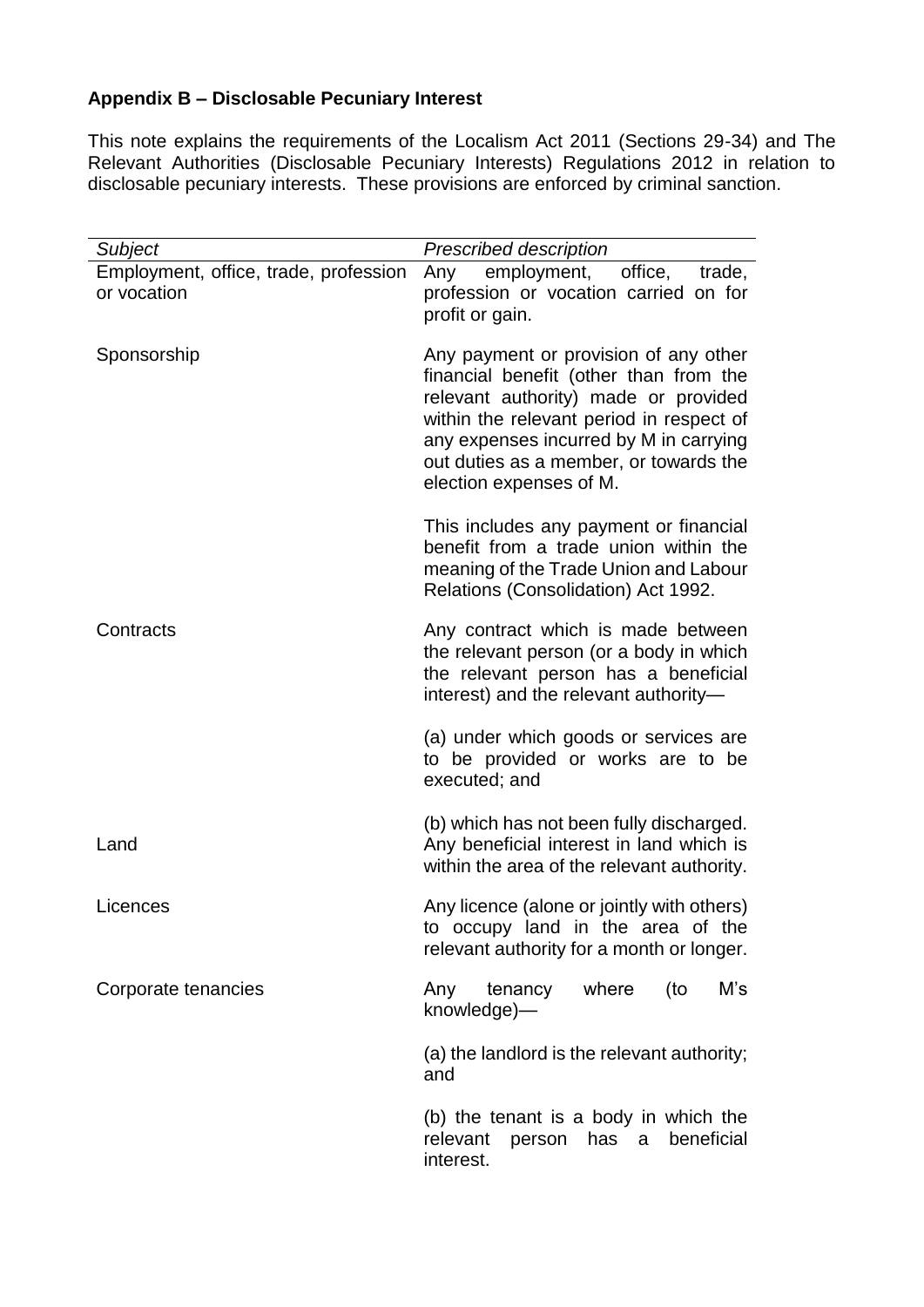Securities **Securities** Any beneficial interest in securities of a body where—

> (a) that body (to M's knowledge) has a place of business or land in the area of the relevant authority; and

(b) either—

(i) the total nominal value of the securities exceeds £25,000 or one hundredth of the total issued share capital of that body; or

(ii) if the share capital of that body is of more than one class, the total nominal value of the shares of any one class in which the relevant person has a beneficial interest exceeds one hundredth of the total issued share capital of that class.

These descriptions on interests are subject to the following definitions;

*"the Act" means the Localism Act 2011;*

*"body in which the relevant person has a beneficial interest" means a firm in which the relevant person is a partner or a body corporate of which the relevant person is a director, or in the securities of which the relevant person has a beneficial interest;*

*"director" includes a member of the committee of management of an industrial and provident society;*

*"land" excludes an easement, servitude, interest or right in or over land which does not carry with it a right for the relevant person (alone or jointly with another) to occupy the land or to receive income;*

*"M" means a member of a relevant authority;*

*"member" includes a co-opted member;*

*"relevant authority" means the authority of which M is a member;*

*"relevant period" means the period of 12 months ending with the day on which M gives a notification for the purposes of section 30(1) or section 31(7), as the case may be, of the Act;*

*"relevant person" means M or any other person referred to in section 30(3)(b) of the Act;*

*"securities" means shares, debentures, debenture stock, loan stock, bonds, units of a collective investment scheme within the meaning of the Financial Services and*